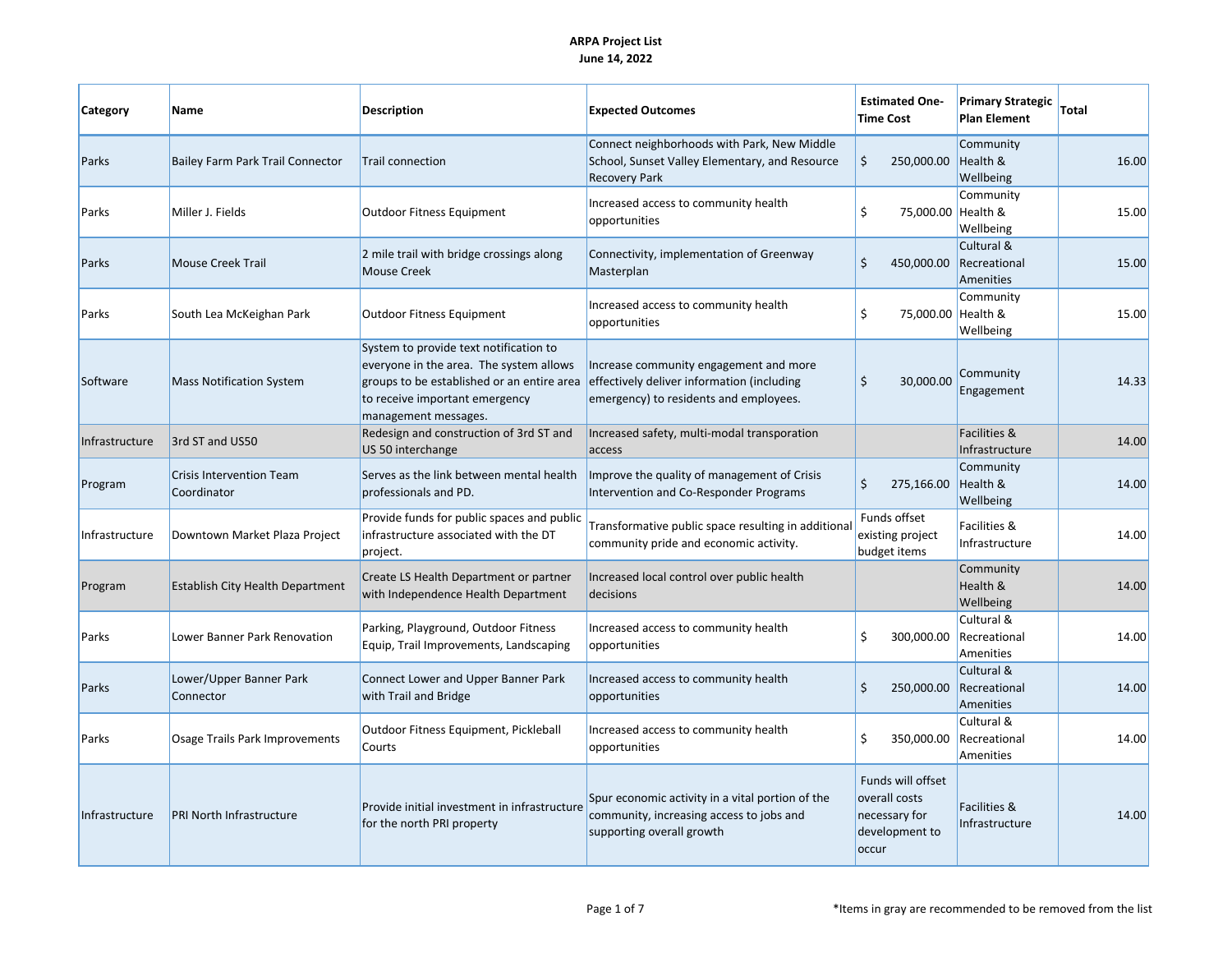| Category       | Name                                     | <b>Description</b>                                                                                                                                                                                                                                                       | <b>Expected Outcomes</b>                                                                                                         | <b>Estimated One-</b><br><b>Time Cost</b>                                      | <b>Primary Strategic</b><br><b>Plan Element</b>   | <b>Total</b> |
|----------------|------------------------------------------|--------------------------------------------------------------------------------------------------------------------------------------------------------------------------------------------------------------------------------------------------------------------------|----------------------------------------------------------------------------------------------------------------------------------|--------------------------------------------------------------------------------|---------------------------------------------------|--------------|
| Infrastructure | PRI South Infrastructure                 | Provide initial investment in infrastructure<br>for the south PRI property                                                                                                                                                                                               | Spur economic activity in a vital portion of the<br>community, increasing access to jobs and<br>supporting overall growth        | Funds will offset<br>overall costs<br>necessary for<br>development to<br>occur | Facilities &<br>Infrastructure                    | 14.00        |
| Infrastructure | Sidewalk Gap Funding                     | Double the funding of the current<br>sidewalk gap program                                                                                                                                                                                                                | Improve connections throughout the community<br>and invest in older neighborhoods                                                | Ś<br>500,000.00                                                                | Facilities &<br>Infrastructure                    | 14.00        |
| Parks          | <b>Williams Grant Park Renovation</b>    | Parking, Playground, Outdoor Fitness<br>Equip, Trail Improvements, Landscaping                                                                                                                                                                                           | Increased access to community health<br>opportunities                                                                            | Ŝ.<br>200,000.00                                                               | Cultural &<br>Recreational<br>Amenities           | 14.00        |
| Parks          | <b>Woods Playground</b>                  | Playground Equipment Replacement                                                                                                                                                                                                                                         | Increased access to community health<br>opportunities                                                                            | \$                                                                             | Cultural &<br>50,000.00 Recreational<br>Amenities | 14.00        |
| Infrastructure | Eastern Gateway Monument                 | Entry monument into LS                                                                                                                                                                                                                                                   | Community pride, sense of place                                                                                                  | \$<br>200,000.00                                                               | Community<br>Engagement                           | 13.33        |
| Infrastructure | Southern Gateway Monument                | Entry monument into LS                                                                                                                                                                                                                                                   | Community pride, sense of place                                                                                                  | $\mathsf{\dot{S}}$<br>200,000.00                                               | Community<br>Engagement                           | 13.33        |
| Infrastructure | Western Gateway Monument<br>Enhancements | Enhance the existing monument at the<br>western gateway to LS and increase its<br>visiblity                                                                                                                                                                              | Community pride, sense of place                                                                                                  | \$<br>50,000.00                                                                | Community<br>Engagement                           | 13.33        |
| Infrastructure | 291/US 50 N                              | Offset costs for anticipated \$30 million<br>project                                                                                                                                                                                                                     | Capacity and safety improvements to existing<br>area. Spur economoic redevelopment in an older<br>corridor.                      | Funds offset<br>existing project<br>budget items                               | Facilities &<br>Infrastructure                    | 13.00        |
| Parks          | Anderson Road Multi-Use Path             | Connect Oaks Ridge Meadwos and<br>surrounding neighborhoods to Little Blue<br><b>Trace Trail</b>                                                                                                                                                                         | Connectivity, implementation of Greenway<br>Masterplan                                                                           | \$<br>200,000.00                                                               | Cultural &<br>Recreational<br>Amenities           | 13.00        |
| Infrastructure | <b>CIP Priorities</b>                    | Advance existing projects in the CIP or add<br>new projects that remain unfunded.                                                                                                                                                                                        | Provide needed improvements ahead of schedule                                                                                    | Funds offset<br>existing project<br>budget items                               | <b>Facilities &amp;</b><br>Infrastructure         | 13.00        |
| Equipment      | Co-Responder Program Response<br>Vehicle | Mobile response vehicle to allow the Co-<br>Responder and Crisis Intervention Team<br>to provide on-site consuling and referral<br>services, help transport citizens who lack<br>transporation to appointments, and to<br>conduct follow-up and wellness check<br>visits | Greater service to clients in need, particularly<br>mental health consumers and those suffering<br>from substance use disorders. | \$<br>175,000.00                                                               | Community<br>Health &<br>Wellbeing                | 13.00        |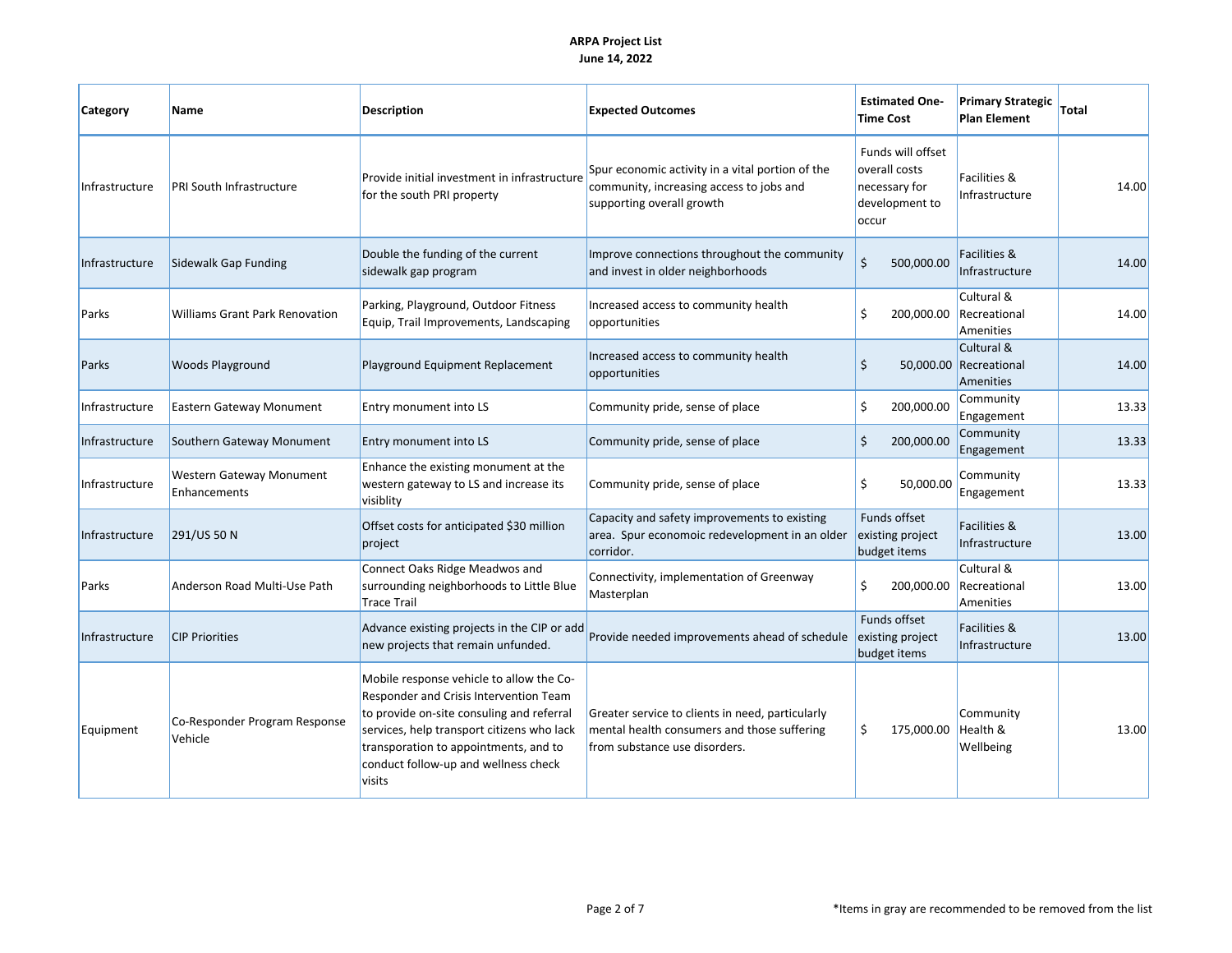| Category       | Name                                                             | <b>Description</b>                                                                                                                                                                                                 | <b>Expected Outcomes</b>                                                                                                                                           | <b>Estimated One-</b><br><b>Time Cost</b> | <b>Primary Strategic</b><br><b>Plan Element</b>  | Total |
|----------------|------------------------------------------------------------------|--------------------------------------------------------------------------------------------------------------------------------------------------------------------------------------------------------------------|--------------------------------------------------------------------------------------------------------------------------------------------------------------------|-------------------------------------------|--------------------------------------------------|-------|
| Infrastructure | DT Inflow & Infiltration (I&I)                                   | Reduce the amount of wet weather flow<br>in the DT sewer system                                                                                                                                                    | Reduce I & I, reducing the need to increase line<br>size, reduce frequency of backups, reduce<br>treatment costs                                                   | \$1,000,000.00                            | Facilities &<br>Infrastructure                   | 13.00 |
| Program        | <b>Fitness Programming</b>                                       | Free fitness programming for the<br>community at Howard, Lowenstein,<br>Legacy, and Osage Trails parks from June -<br>October, 2022 - 2024                                                                         | Increased access to community health<br>opportunities                                                                                                              | 45,000.00 Health &<br>Ś                   | Community<br>Wellbeing                           | 13.00 |
| Program        | Mental Health Co-Responder<br>Expansion                          | Additional co-responder to work 2pm -<br>10pm                                                                                                                                                                      | Expand availability and provide opportunity to<br>target vulnerable communities in LS with needed<br>resources.                                                    | Ś<br>245,807.00                           | Community<br>Health &<br>Wellbeing               | 13.00 |
| Parks          | Park/Dog Park East of Market Plaza                               | Purchase land and develop a park/dog<br>park in the DT LS area                                                                                                                                                     | Additional green space for DT residents and a way<br>to accommodate future pets in nearby residential<br>areas                                                     |                                           | Cultural &<br>Recreational<br>Amenities          | 13.00 |
| Infrastructure | Property purchase for 2nd DT<br>parking structure                | Secure land for additional parking<br>structure.                                                                                                                                                                   | More parking in the DT, increased economic<br>activity.                                                                                                            |                                           | <b>Facilities &amp;</b><br>Infrastructure        | 13.00 |
| Study          | Targeted Industries Strategic Plan                               | Develop a strategic plan for targeting<br>industries that create positive and healthy<br>economic growth                                                                                                           | Targeted industry/business list with highest rate<br>of return for our community, diversified economic<br>base, increased job opportunities, revenue<br>expansions | Ś                                         | 75,000.00 Resilient Economy                      | 12.67 |
| Infrastructure | <b>Community of All Ages Welcoming</b><br>Center                 | Single access point to provide agency and<br>governmental support to the Lee's<br>Summit Community.                                                                                                                | Organize service delivery of multiple agencies in a<br>single location for ease of access connecting more<br>people to resources                                   |                                           | Community<br>Engagement                          | 12.33 |
| Infrastructure | Downtown Gateways / Wayfinding                                   | Upgraded wayfinding in the DT.                                                                                                                                                                                     | Community pride, sense of place                                                                                                                                    |                                           | Community<br>Engagement                          | 12.33 |
| Infrastructure | Airport Utility Infrastructure                                   | Invest in necessary utlity infrastructure in<br>support of Airport Master Plan                                                                                                                                     | Spur economic activty by removing impediments<br>to development                                                                                                    | \$1,200,000.00                            | Facilities &<br>Infrastructure                   | 12.00 |
| Study          | <b>Collection of New Construction</b><br>Taxes by Jackson County | Perform an internal audit of processes for<br>reporting new construction to address<br>inefficiences in the Jackson County<br>process to increase the speed at which<br>new construction is added to the tax rolls | Increased tax revenue and assurance that new<br>construction is being accounted for properly                                                                       | \$<br>75,000.00                           | <b>Facilities &amp;</b><br><b>Infrastructure</b> | 12.00 |
| Equipment      | Critical Incident Response Team<br>(CIRT) K-9 Vehicle            | K-9 Vehicle for additional K-9 unit                                                                                                                                                                                | Allows deployment of the CIRT K-9 to provide<br>relief for those impacted by traumatic events in<br>the community.                                                 | \$<br>73,000.00 Health &                  | Community<br>Wellbeing                           | 12.00 |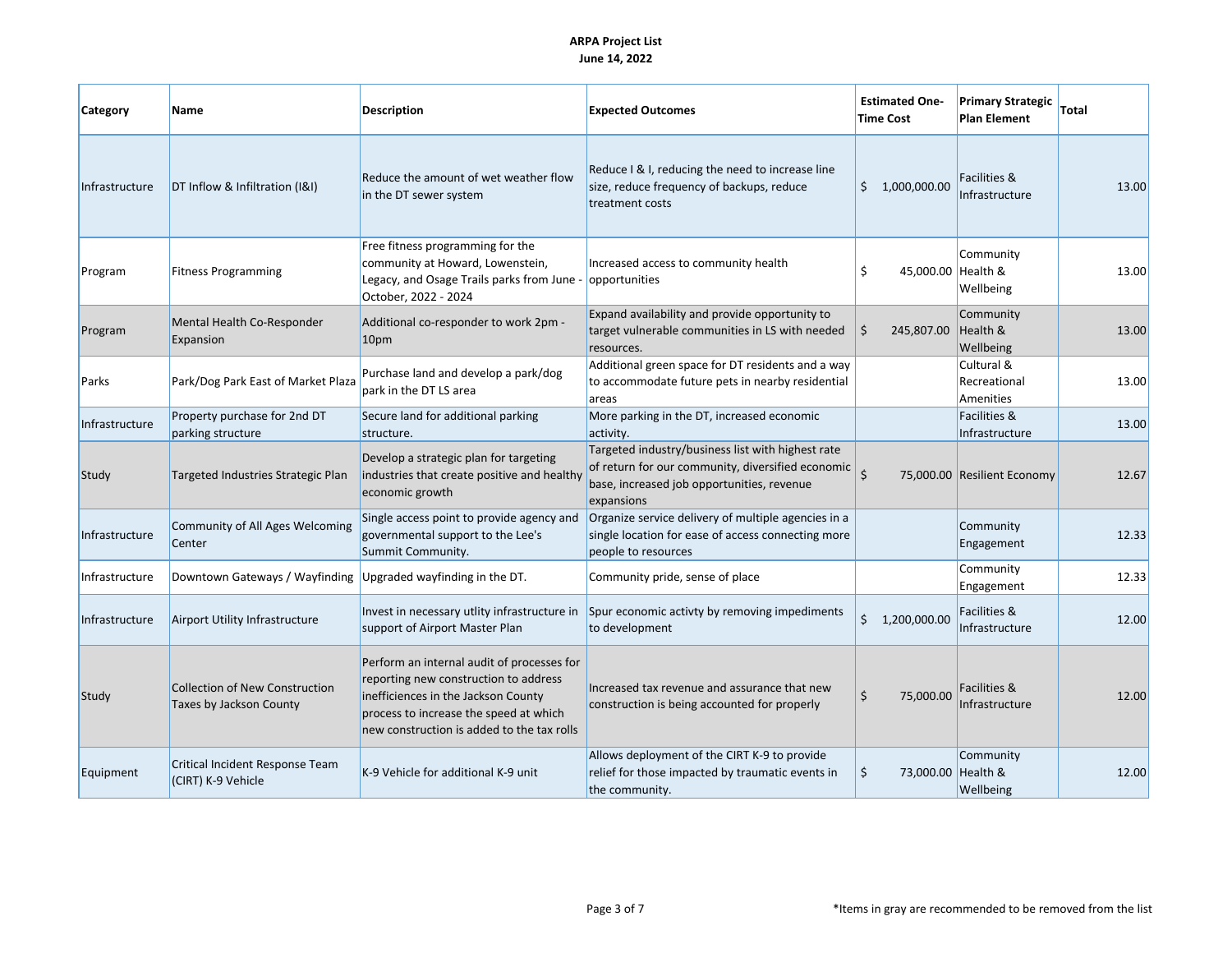| Category       | Name                                          | Description                                                                                                   | <b>Expected Outcomes</b>                                                                                                                                                                                                       | <b>Estimated One-</b><br><b>Time Cost</b> | <b>Primary Strategic</b><br><b>Plan Element</b> | <b>Total</b> |
|----------------|-----------------------------------------------|---------------------------------------------------------------------------------------------------------------|--------------------------------------------------------------------------------------------------------------------------------------------------------------------------------------------------------------------------------|-------------------------------------------|-------------------------------------------------|--------------|
| Infrastructure | <b>Hook Road Transmission Main</b>            | New 30" transmission main from Hook RD<br>Water Tower to the 291 corridor                                     | Support customers by providing a better hydraulic<br>connection from the Hood RD town to the DT Core<br>and the Ranson Tower, provides additional<br>capacity for industrial development                                       | \$<br>6,200,000.00                        | Facilities &<br>Infrastructure                  | 12.00        |
| Infrastructure | Olive/Orchard Capital<br>Improvements         | Continuation of unfunded Orchard ST<br><b>improvements</b>                                                    | Investment in older neighborhood to address<br>storm water infrastructure, sidewalk gaps, and<br>deteriorated roadway conditions. Spur private<br>investment in the area similar to previous Orchard<br>ST project to the East | \$3,500,000.00                            | <b>Facilities &amp;</b><br>Infrastructure       | 12.00        |
| Infrastructure | Thompson Road Water Main<br>Extension         | Extend a 16" water main around the south<br>end of Thompson Drive to Rasons RD to<br>create a loop            | Eliminate long, dead-end lines, create additional<br>capacity for industrial growth, reduce regulatory<br>concerns due to water age in long large diameter<br>dead-end lines                                                   | \$1,500,000.00                            | <b>Facilities &amp;</b><br>Infrastructure       | 12.00        |
| Infrastructure | West Prairie Lee - DT Sewer<br>Improvements   | Upsize and replace sewers serving the<br>east side of DT which are near capacity                              | Support existing customers, reduce overflow<br>opportunities, create additional capacity for<br>growth                                                                                                                         | \$3,700,000.00                            | Facilities &<br>Infrastructure                  | 12.00        |
| Infrastructure | <b>Affordable Housing</b>                     | Partner to create additional affordable<br>housing opportunities in Lee's Summit                              | Increase the supply of affordable housing to allow<br>families and individuals to stay in LS                                                                                                                                   |                                           | Strong<br>Neighborhoods                         | 11.33        |
| Infrastructure | <b>Community Sewer Replacement</b>            | Reconstruction of private gravity sewers<br>that serve multiple customers to current<br>standards             | Support existing customers, reduce overflow<br>opportunities                                                                                                                                                                   | Ś.<br>1,000,000.00                        | Facilities &<br>Infrastructure                  | 11.00        |
| Infrastructure | Jackson County Hilltop School<br>Water        | Replace existing water lines that serve the<br><b>Hill Top School</b>                                         | Replaces failing lines at this institution                                                                                                                                                                                     | Ś<br>560,000.00                           | Facilities &<br>Infrastructure                  | 11.00        |
| Program        | <b>LSSS Direct Assistance</b>                 | Financial relief for those impacted by<br>COVID, to be administared by Lee's<br><b>Summit Social Services</b> | Direct assistance to those in need                                                                                                                                                                                             | \$<br>500,000.00                          | Community<br>Health &<br>Wellbeing              | 11.00        |
| Program        | <b>NARCON Supplies</b>                        | Increase NARCAN supplies                                                                                      | Prevent substance abuse overdose                                                                                                                                                                                               | Ś<br>40,000.00 Health &                   | Community<br>Wellbeing                          | 11.00        |
| Infrastructure | NE Lakewood Way Improvements                  | Shoulder improvements to NE Lakewood<br>Way                                                                   | Increased safety in the project area.                                                                                                                                                                                          |                                           | <b>Facilities &amp;</b><br>Infrastructure       | 11.00        |
| Infrastructure | Private Lead Service Replacment<br>Program    | Provide funding for private citizens to<br>replace existing lead water service lines                          | Support customers by providing funds to<br>eliminate lead service lines, conform to regulatory<br>lead and copper rules, increase public health by<br>eliminating a potential contaminent                                      | 500,000.00                                | Facilities &<br>Infrastructure                  | 11.00        |
| Infrastructure | Shared Communications &<br>Dispatch Center    | Consolidate public safety communications<br>in a single location.                                             | Increase efficiency and sustainability.                                                                                                                                                                                        |                                           | <b>Facilities &amp;</b><br>Infrastructure       | 11.00        |
| Program        | <b>Destination Management</b><br>Organization | Funding for the initital setup a DMO/CVB                                                                      | Increased tourism in LS                                                                                                                                                                                                        |                                           | <b>Resilient Economy</b>                        | 10.67        |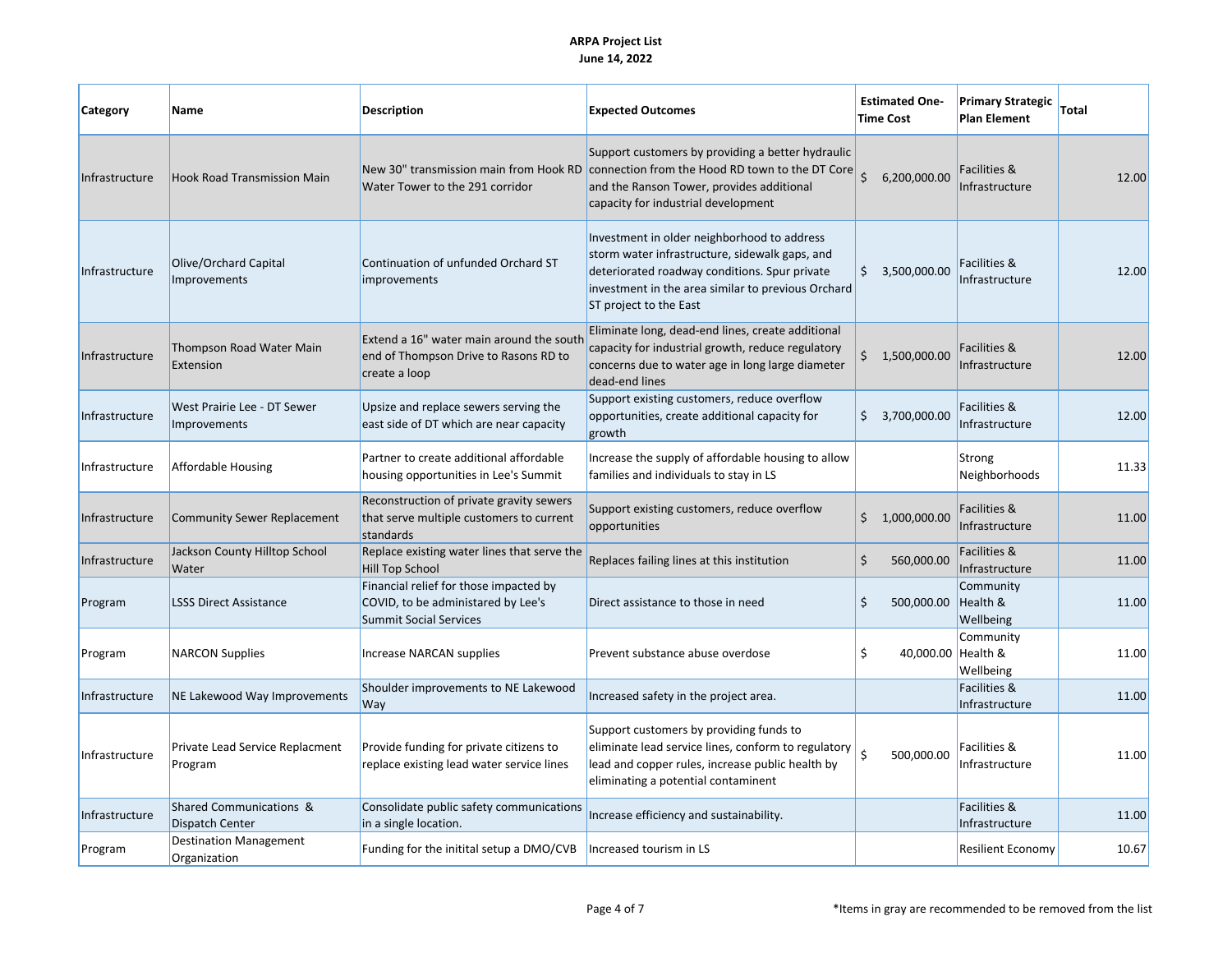| Category       | Name                                                     | Description                                                            | <b>Expected Outcomes</b>                                                                                                                | <b>Estimated One-</b><br><b>Time Cost</b>   | <b>Primary Strategic</b><br><b>Plan Element</b>                 | <b>Total</b> |
|----------------|----------------------------------------------------------|------------------------------------------------------------------------|-----------------------------------------------------------------------------------------------------------------------------------------|---------------------------------------------|-----------------------------------------------------------------|--------------|
| Infrastructure | <b>LSR7 Partnership for Robotics</b><br><b>Buildings</b> | Dedicated space for LSR7 Robotics teams                                | Support workforce development, promote<br>partnerships with LSR7, provide opportunities for<br>local students                           | \$<br>1,500,000.00                          | Collaborative<br><b>Relations with</b><br>Education<br>Partners | 10.67        |
| Equipment      | Volunteer Program Vehicle                                | Vehicle for volunteers                                                 | Greater community involvement and transparency<br>with the PD. Visiblity in the community for the PD $\frac{1}{5}$<br>volunteer program | 35,000.00                                   | Community<br>Engagement                                         | 10.33        |
| Infrastructure | <b>Airport Property Acquisition</b>                      | Purchase property identified in AMP                                    | Secure land for ARFF/SRE, Fire Station, Tower, and<br>Fuel Farm                                                                         | $\dot{\mathsf{S}}$<br>1,000,000.00          | Facilities &<br>Infrastructure                                  | 10.00        |
| Network        | Network 1                                                | Ward from 3rd to Persels                                               | Increased network connectivity                                                                                                          | \$<br>119,920.00                            | Facilities &<br>Infrastructure                                  | 10.00        |
| <b>Network</b> | Network 10                                               | Pryor from Longview to Scherer                                         | Increased network connectivity                                                                                                          | \$<br>107,527.00                            | Facilities &<br>Infrastructure                                  | 10.00        |
| Network        | Network 11                                               | Scherer from Pryor to Fire Station 7                                   | Increased network connectivity                                                                                                          | \$<br>36,534.00                             | Facilities &<br>Infrastructure                                  | 10.00        |
| <b>Network</b> | Network 12                                               | Bailey from Hamblen to Ranson                                          | Increased network connectivity                                                                                                          | \$<br>109,515.00                            | Facilities &<br>Infrastructure                                  | 10.00        |
| Network        | Network 13                                               | Ranson and Bailey to Ranson Water Tower Increased network connectivity |                                                                                                                                         | \$<br>9,947.00                              | Facilities &<br>Infrastructure                                  | 10.00        |
| <b>Network</b> | Network 14                                               | Bowlin from Lakewood to Maybrook<br><b>Water Tower</b>                 | Increased network connectivity                                                                                                          | $\zeta$<br>100,958.00                       | Facilities &<br>Infrastructure                                  | 10.00        |
| Network        | Network 15                                               | Fire Station 2 to Rice Pump Station                                    | Increased network connectivity                                                                                                          | \$<br>8,804.00                              | Facilities &<br>Infrastructure                                  | 10.00        |
| <b>Network</b> | Network 16                                               | Woods Chapel from Todd George to<br>Colonial                           | Increased network connectivity                                                                                                          | $\zeta$<br>125,512.00                       | Facilities &<br>Infrastructure                                  | 10.00        |
| Network        | Network 17                                               | Colbern from Douglas to Rice                                           | Increased network connectivity                                                                                                          | \$<br>109,341.00                            | Facilities &<br>Infrastructure                                  | 10.00        |
| <b>Network</b> | Network 18                                               | Ranson from Bailey to Langsford                                        | Increased network connectivity                                                                                                          | \$<br>162,601.00                            | Facilities &<br>Infrastructure                                  | 10.00        |
| Network        | Network 19                                               | 3rd from Ward to Jefferson                                             | Increased network connectivity                                                                                                          | \$<br>90,080.00                             | Facilities &<br>Infrastructure                                  | 10.00        |
| <b>Network</b> | Network 2                                                | Ward from Persels to South Terminal<br><b>Water Tank</b>               | Increased network connectivity                                                                                                          | $\boldsymbol{\dot{\varsigma}}$<br>28,835.00 | Facilities &<br>Infrastructure                                  | 10.00        |
| Network        | Network 20                                               | Pryor from Scherer to Hook                                             | Increased network connectivity                                                                                                          | \$<br>163,762.00                            | Facilities &<br>Infrastructure                                  | 10.00        |
| <b>Network</b> | Network 21                                               | Hook from Pryor to Ward                                                | Increased network connectivity                                                                                                          | Ś.<br>110,534.00                            | Facilities &<br>Infrastructure                                  | 10.00        |
| Network        | Network 22                                               | Ward from Chipman to Blue                                              | Increased network connectivity                                                                                                          | \$<br>97,438.00                             | Facilities &<br>Infrastructure                                  | 10.00        |
| <b>Network</b> | Network 3                                                | Ward from 14th to Hook                                                 | Increased network connectivity                                                                                                          | \$<br>204,006.00                            | Facilities &<br>Infrastructure                                  | 10.00        |
| <b>Network</b> | Network 4                                                | Hook from Ward to Hook Water Tower                                     | Increased network connectivity                                                                                                          | \$<br>33,049.00                             | Facilities &<br>Infrastructure                                  | 10.00        |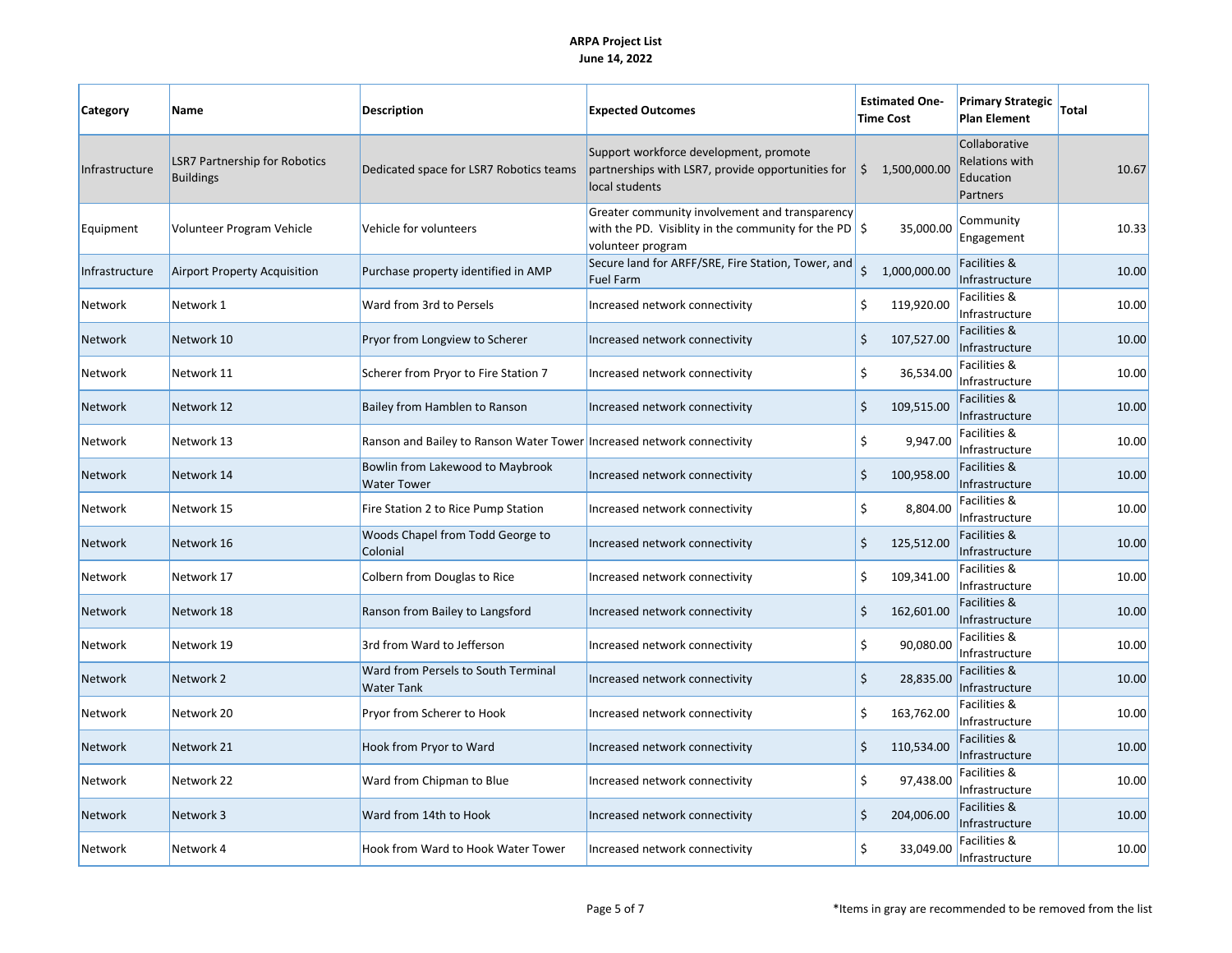| Category       | <b>Name</b>                                                 | <b>Description</b>                                                                                                                                                                                                                                                          | <b>Expected Outcomes</b>                                                                                                                                                                                           | <b>Estimated One-</b><br><b>Time Cost</b>    | <b>Primary Strategic</b><br><b>Plan Element</b>          | Total |
|----------------|-------------------------------------------------------------|-----------------------------------------------------------------------------------------------------------------------------------------------------------------------------------------------------------------------------------------------------------------------------|--------------------------------------------------------------------------------------------------------------------------------------------------------------------------------------------------------------------|----------------------------------------------|----------------------------------------------------------|-------|
| <b>Network</b> | Network 5                                                   | Ward from Hook to 150 to Windemere                                                                                                                                                                                                                                          | Increased network connectivity                                                                                                                                                                                     | $\zeta$<br>181,390.00                        | Facilities &<br>Infrastructure                           | 10.00 |
| Network        | Network 6                                                   | Todd George from Colbern to Woods<br>Chapel                                                                                                                                                                                                                                 | Increased network connectivity                                                                                                                                                                                     | \$<br>284,778.00                             | Facilities &<br>Infrastructure                           | 10.00 |
| Network        | Network 7                                                   | Lakewood Way from Woods Chapel to<br><b>Bowlin</b>                                                                                                                                                                                                                          | Increased network connectivity                                                                                                                                                                                     | $\boldsymbol{\dot{\varsigma}}$<br>186,956.00 | Facilities &<br>Infrastructure                           | 10.00 |
| <b>Network</b> | Network 8                                                   | Douglas from Tudor to Colbern                                                                                                                                                                                                                                               | Increased network connectivity                                                                                                                                                                                     | \$<br>116,474.00                             | Facilities &<br>Infrastructure                           | 10.00 |
| <b>Network</b> | Network 9                                                   | Douglas from Colbern to Airport                                                                                                                                                                                                                                             | Increased network connectivity                                                                                                                                                                                     | $\zeta$<br>100,365.00                        | Facilities &<br>Infrastructure                           | 10.00 |
| Program        | Study City-Wide Consolidated Solid<br><b>Waste Services</b> | Review comprehensive service options<br>and financial impacts for single-hauler<br>trash collection                                                                                                                                                                         | Reduction in road maintenance and trash hauler<br>disruption in the community                                                                                                                                      | \$<br>200,000.00                             | Facilities &<br>Infrastructure                           | 10.00 |
| Program        | <b>Transit Pilot Program</b>                                | Initiate and fund new transit routes for<br>KCATA recommended 3-year pilot<br>program                                                                                                                                                                                       | Increase transit access for LS to regional transit<br>network                                                                                                                                                      | \$<br>3,000,000.00                           | Facilities &<br>Infrastructure                           | 10.00 |
| Program        | Job Skills Programming                                      | Participate in the Truman Heritage<br>Community Foundation and Community<br>Services Leauge Job Skills program. This<br>program focuses on providing needed<br>training and wrap-around services to<br>allow individuals to enter new careers<br>such as nursing assistants | Provide job skills training to 50 individuals to fill in<br>demand jobs and improve the quality of life for<br>those families. Cost is \$6000 per individual.                                                      | \$<br>300,000.00                             | Collaborative<br>Relations with<br>Education<br>Partners | 9.67  |
| Program        | <b>Community Based Organization</b><br>Projects             | Projects brought forward for the benefit<br>of local community organizations                                                                                                                                                                                                | Support for local organizations as they continue to<br>provide services.                                                                                                                                           |                                              | Community<br>Engagement                                  | 9.33  |
| Software       | Administrative Workflow Solution                            | Secure document sharing and<br>collaboration to reduce manual and paper<br>based tasks.                                                                                                                                                                                     | Improved and more efficient service to the<br>citzens, automated check-and balance to assure<br>timeliness and compliance with state law for<br>reporting, enhanced data collection and reporting<br>capabilities. | \$<br>31,600.00                              | Facilities &<br>Infrastructure                           | 9.00  |
| Program        | <b>ERP Financial Stability</b>                              | Fund ERP balance requirements to sustain<br><b>ERPS</b>                                                                                                                                                                                                                     | Sustainable ERPs                                                                                                                                                                                                   |                                              | Facilities &<br>Infrastructure                           | 9.00  |
| Program        | Internships                                                 | Provide paid internship opportunities with<br>the City                                                                                                                                                                                                                      | Educate students about career opportunities in<br>City Government and identify future City<br>Employees                                                                                                            |                                              | Collaborative<br>Relations with<br>Education<br>Partners | 8.67  |
| Software       | Additional implementation of<br>Laserfiche                  | Additional licensing and modules for<br>increased utilization of existing content<br>management system                                                                                                                                                                      | Increased digitalization of city processes and<br>records                                                                                                                                                          |                                              | Facilities &<br>Infrastructure                           | 8.00  |